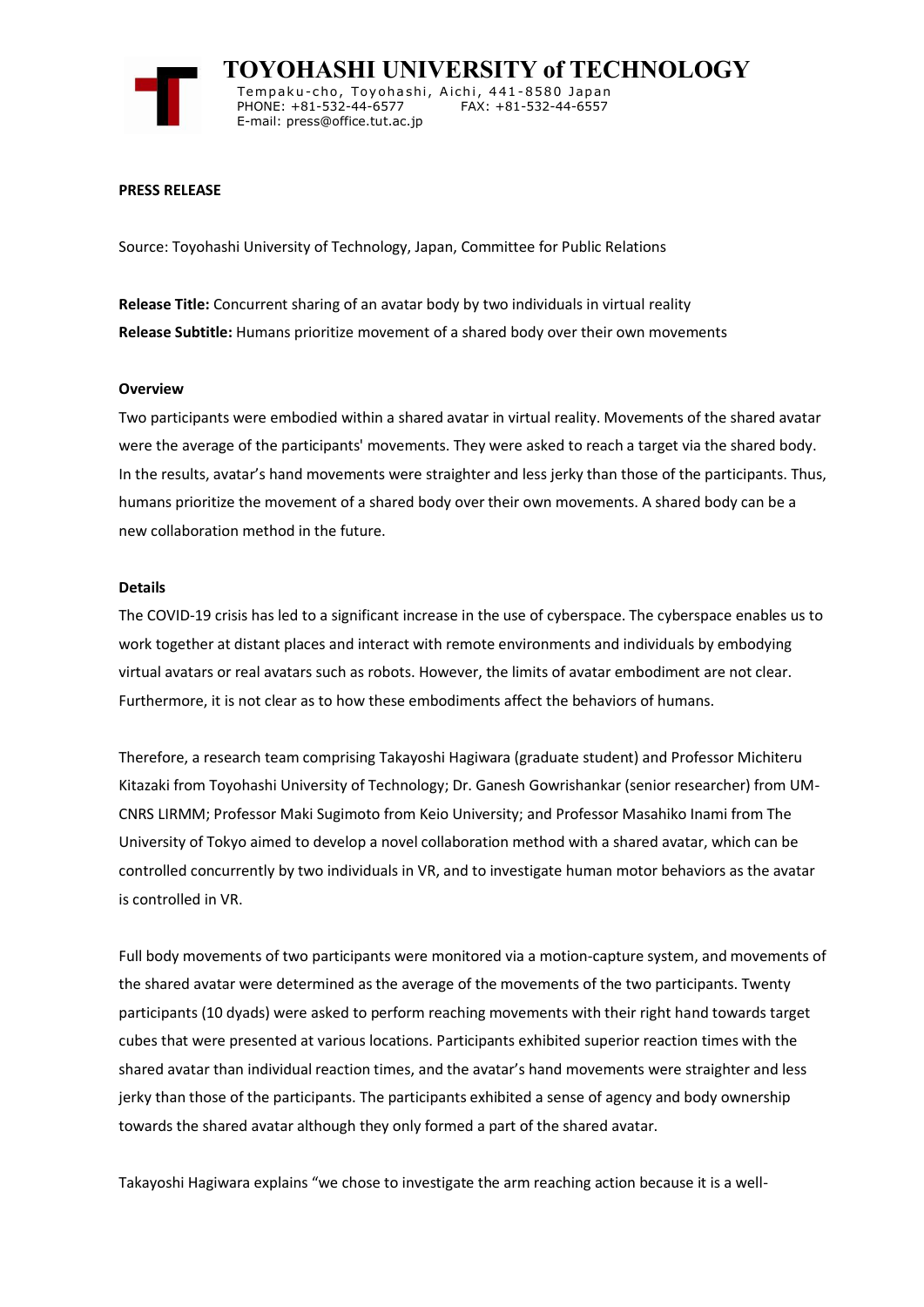

 **TOYOHASHI UNIVERSITY of TECHNOLOGY** Tempaku-cho, Toyohashi, Aichi, 441-8580 Japan<br>PHONE: +81-532-44-6577 FAX: +81-532-44-6557 PHONE: +81-532-44-6577 E-mail: press@office.tut.ac.jp

established empirical task for investigating motor behavior. Movement straightness and hand jerk are well-known characteristics of human reach behavior, and the shared avatar's movement is straighter and less jerky than those of participants. These results suggest that humans prioritize the movement of the shared body over their own individual movements."

Furthermore, Professor Michiteru Kitazaki added that "virtual reality can change the appearance of a body via different avatars. The results of our study indicate that humans can also change a one-to-one mindbody correspondence by sharing an avatar with two individuals. The participant implicitly infers their partner's intention to cooperate and subsequently chooses a straighter trajectory for optimizing the predictability of their partner's avatar trajectory choice."

Interactions using avatars in virtual reality or robots are considered as an important future mode of communication between people. It is expected that the shared body will be a new collaboration method. Hence, the researchers will investigate as to how the shared avatar's movement can be optimized by averaging with different weights of movements of two individuals based on their ability or reliability difference. Furthermore, the researchers will investigate as to how our minds and social relationships change after using a shared body.

# **Reference**

Hagiwara, T., Ganesh, G., Sugimoto, M., Inami, M., and Kitazaki, M. (2020). Individuals prioritize the reach straightness and hand jerk of a shared avatar over their own. iScience, doi: 10.1016/j.isci.2020.101732

# **Funding**

This research was supported by JST ERATO Grant Number JPMJER1701 (Inami JIZAI Body Project), and JSPS KAKENHI Grant Number JP20H04489.

# **Further information**

Toyohashi University of Technology 1-1 Hibarigaoka, Tempaku, Toyohashi, Aichi Prefecture, 441-8580, JAPAN Inquiries: Committee for Public Relations E-mail: press@office.tut.ac.jp Toyohashi University of Technology founded in 1976 as a National University of Japan is a research institute in the fields of mechanical engineering, advanced electronics, information sciences, life sciences, and architecture. Website: https://www.tut.ac.jp/english/